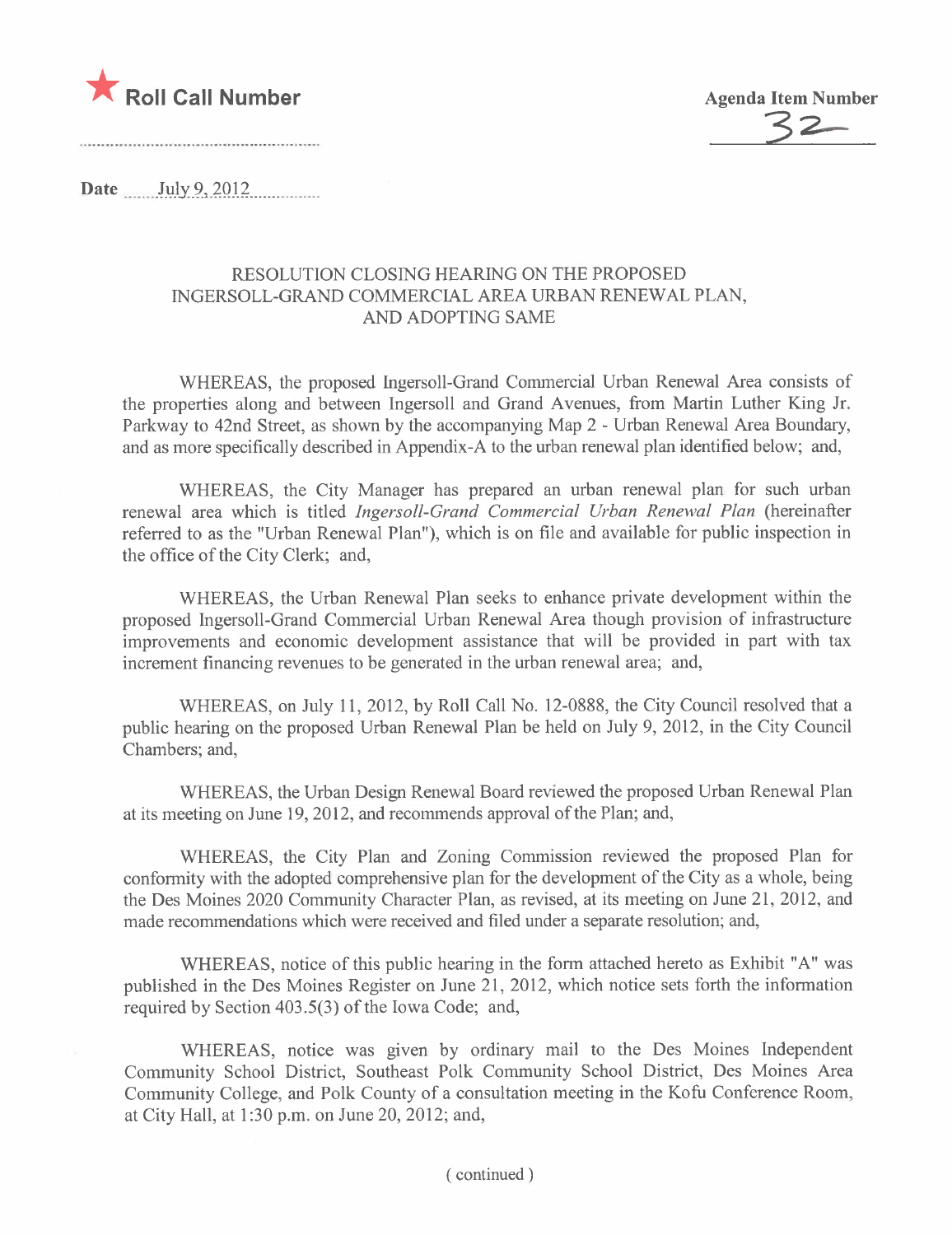



Date ..Ji,lY.9.,)Q-l2..........m....m.

-2-

WHEREAS, the City has received no requests from the Des Moines Independent Community School District, Southeast Polk Community School District, Des Moines Area Community College, or Polk County for any modification to the division of revenue from the tax increment proposed by the Urban Renewal Plan; and,

WHEREAS, the Ingersoll-Grand Commercial Urban Renewal Area does not contain any property assessed as agricultural property; and,

WHEREAS, the public hearing has now been opened and all persons and organizations desiring to be heard regarding the Urban Renewal Plan have been given the opportunity to be heard; NOW THEREFORE,

BE IT RESOLVED, by the City Council of the City of Des Moines, Iowa, as follows:

1. The public hearing on the proposed Ingersoll-Grand Commercial Urban Renewal Plan is hereby closed.

2. Upon consideration of the recommendation of the Plan and Zoning Commission and the recommendations and statements from all other interested parties and organizations, the City Council hereby makes the following findings:

- a) The Urban Renewal Plan conforms to the Des Moines 2020 Community Character Plan, as amended, for the development of the City as a whole.
- b) The Urban Renewal Plan does not provide for the involuntary acquisition of any land by the City, and does not identify any land planned for acquisition. However, property may be acquired in the future by voluntary acquisition or otherwise for the extension of public utilities and infrastructure necessary to properly serve the area.
- c) The City will assist in the relocation of any residents and businesses displaced by public actions undertaken pursuant to the urban renewal project. If the City provides relocation assistance, displaced residents and businesses will be provided with the opportnity to relocate to accommodations which are decent, safe, and sanitary, and within their financial means in accordance with the established City's standard relocation policy unless otherwise required by funding source regulations and any other applicable requirements.

3. The Urban Renewal Plan for the Ingersoll-Grand Commercial Urban Renewal Area is hereby approved and adopted, and shall hereafter be in full force and effect.

4. The City Clerk is hereby authorized and directed to file a certified copy of the Urban Renewal Plan and of this Resolution in the office of the Polk County Recorder.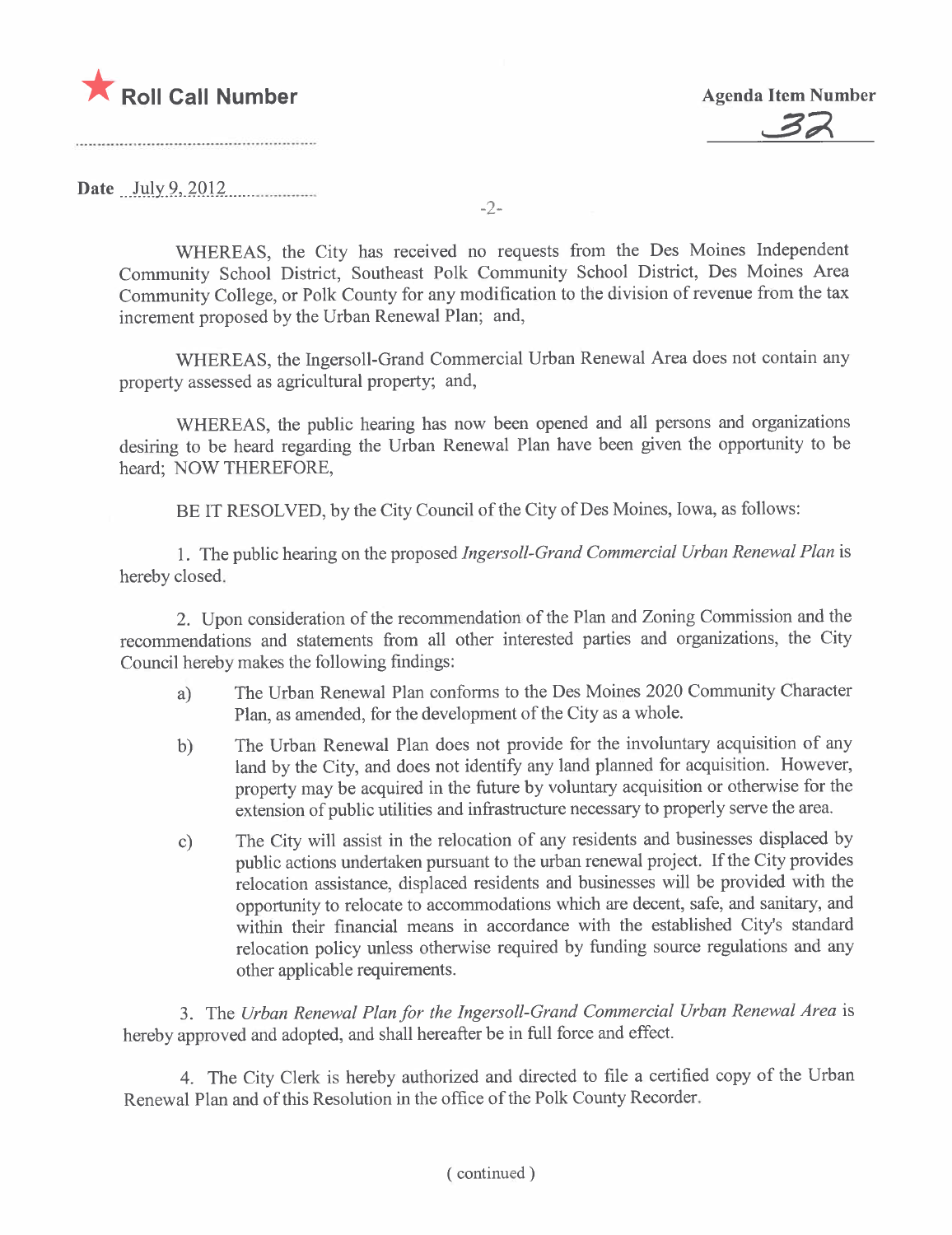

Date *July 9, 2012* 

\* Roll Call Number Agenda Item Number Agenda Item Number

-3-

( Council Communication No. 12- $372$  )

MOVED by to adopt.

FORM APPROVED:

Roger K. Brown

Assistant City Attorney c:\Rog\Eo Dev\SE District\RC hrg.doc

Attachments: Exhbit "A" - Notice of Hearing Map 2 - Urban Renewal Area Boundary Exhbit "B" - Urban Renewal Plan

| <b>COUNCIL ACTION</b> | <b>YEAS</b> | <b>NAYS</b> | <b>PASS</b> | <b>ABSENT</b>   | <b>CERTIFICATE</b>                                                                                   |  |
|-----------------------|-------------|-------------|-------------|-----------------|------------------------------------------------------------------------------------------------------|--|
| <b>COWNIE</b>         |             |             |             |                 |                                                                                                      |  |
| <b>COLEMAN</b>        |             |             |             |                 | I, DIANE RAUH, City Clerk of said City hereby                                                        |  |
| <b>GRIESS</b>         |             |             |             |                 | certify that at a meeting of the City Council of<br>said City of Des Moines, held on the above date, |  |
| <b>HENSLEY</b>        |             |             |             |                 | among other proceedings the above was adopted.                                                       |  |
| <b>MAHAFFEY</b>       |             |             |             |                 |                                                                                                      |  |
| <b>MEYER</b>          |             |             |             |                 | IN WITNESS WHEREOF, I have hereunto set my<br>hand and affixed my seal the day and year first        |  |
| <b>MOORE</b>          |             |             |             |                 | above written.                                                                                       |  |
| <b>TOTAL</b>          |             |             |             |                 |                                                                                                      |  |
| <b>MOTION CARRIED</b> |             |             |             | <b>APPROVED</b> |                                                                                                      |  |
|                       |             |             |             |                 |                                                                                                      |  |
|                       |             |             |             | Mayor           | City Clerk                                                                                           |  |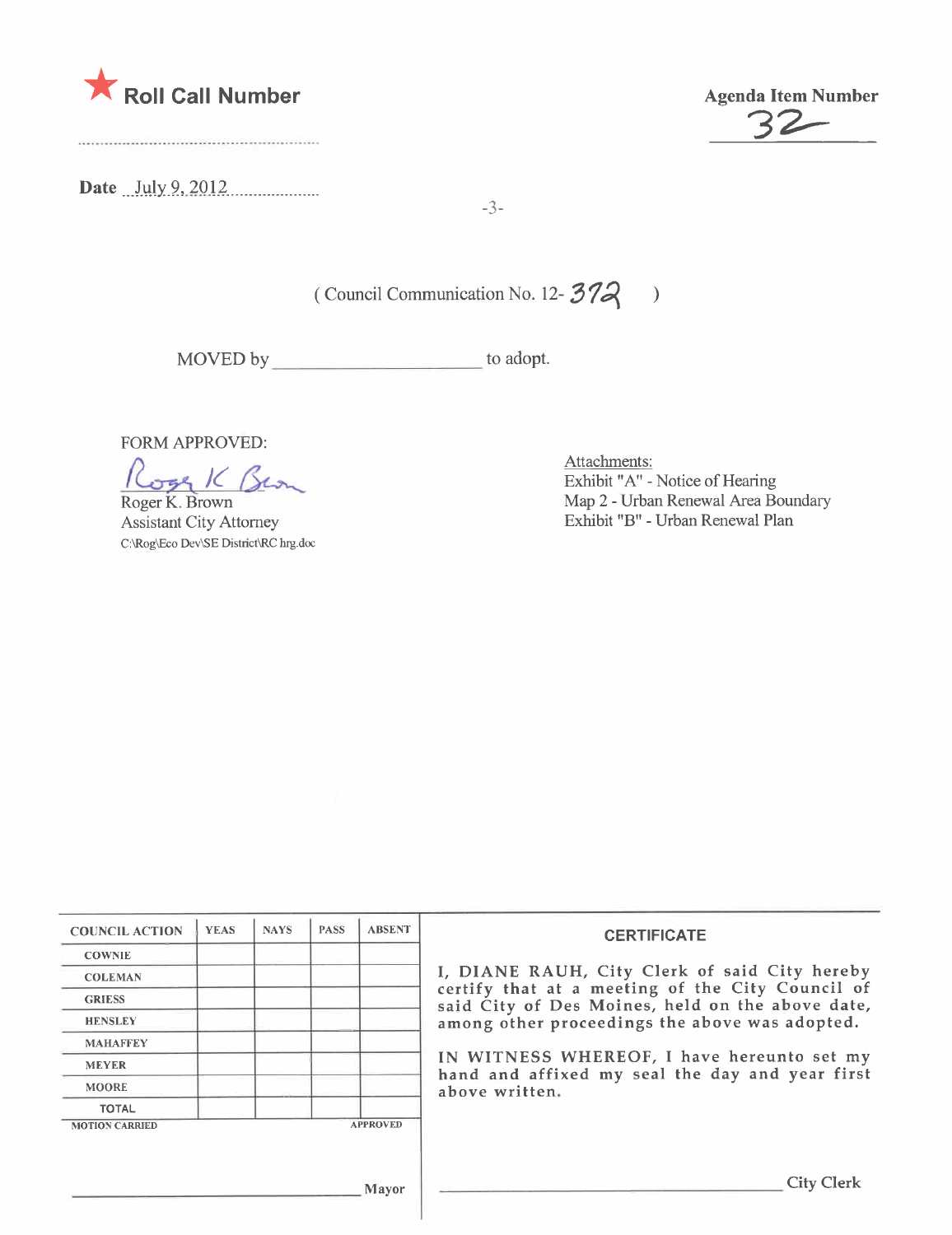

July 5, 2012

To the Honorable Mayor and City Council for the City of Des Moines:

## RE: PLANNING ADMINISTRATOR'S REPORT ON PROPOSED INGERSOLL-GRAND COMMERCIAL URBAN RENEWAL PLAN

The proposed Ingersoll-Grand Commercial Urban Renewal Plan generally consists of properties abutting Ingersoll and Grand Avenues, from Martin Luther King Jr. Parkway to 43<sup>rd</sup> Street.

The City of Des Moines proposes to designate the Ingersoll-Grand Commercial Urban Renewal Area as an urban renewal area on the basis that the area qualifies as an economic development area due to its appropriateness for development of commercial enterprises. The plan seeks to enhance private development within the proposed urban renewal area through provision of infrastructure improvements and economic development assistance that will be provided in part with tax increment revenues to be generated in the urban renewal area.

The urban renewal area contains approximately 275 acres. A map is shown below.



#### Ingersoll-Grand Commercial Area Urban Renewal Plan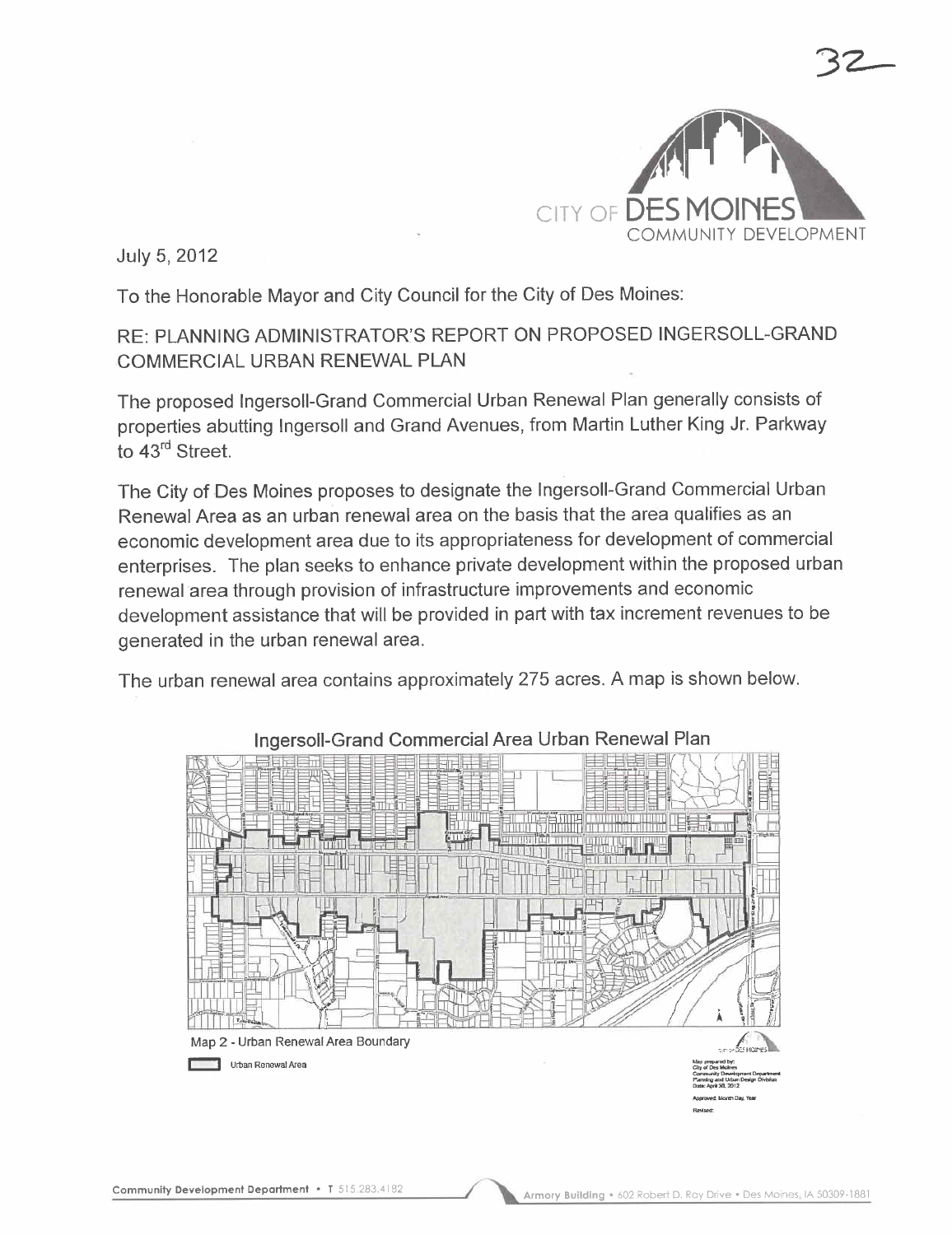### BASIS FOR URBAN RENEWAL

In the State of Iowa, a city may designate an urban renewal area by following the requirements specified in Chapter 403, Code of Iowa, which requires the area to contain one or more of the following conditions:

- Slum and /or blighted conditions
- . Economic development area due to its appropriateness for commercial or industrial enterprises.

In accordance with the Code of Iowa, the Ingersoll-Grand Commercial Urban Renewal Area qualifies as an economic development area due to its appropriateness for the development of commercial enterprises by attracting new private commercial development while retaining and expanding the existing commercial tax base and employment opportunities.

## CONFORMANCE WITH COMPREHENSIVE PLAN

Chapter 1 of Des Moines' 2020 Community Character Plan is titled "Underlying Principals" and includes the following principles in support of the goal to create a livable community for several generations:

- . Protect Natural Resources.
- Promote economic growth and efficiency.
- . Enhance and preserve Des Moines' urban character.
- . Transportation facilities should support and guide the balanced growth concept for the metropolitan area.

Chapter 5 of Des Moines' 2020 Community Character Plan is titled "Existing Character of Commercial Land Use" and includes the following principles:

- . Define policies, development standards and design guidelines to ensure pedestrian scale, appeal, and quality environment are balanced with auto safety and convenience.
- . Establish marketing strategies for the various commercial categories to attract investors, businesses and customers to the area and to maintain healthy commercial areas.

A majority of the plan area is designated as Pedestrian Oriented Commercial Corridor on the 2020 Community Character Plan Future Land Use Map. Additional areas designated as Medium and High Density Residential on the Future Land Use Map have a symbiotic relationship to the commercial uses within the plan area.

No changes are proposed to the 2020 Community Character Future Land Use Map or the City Zoning Map at this time. Staff believes that the proposed Ingersoll-Grand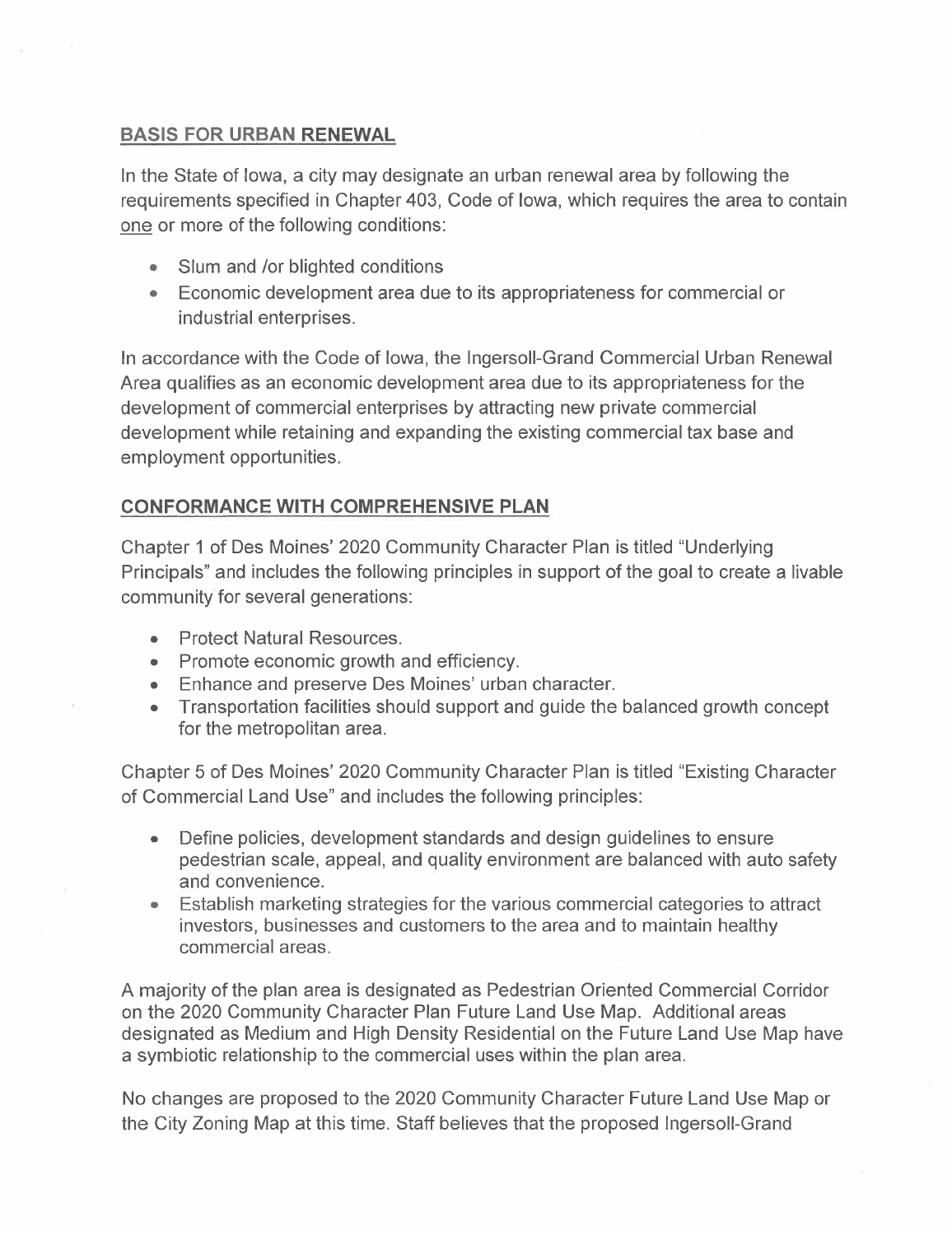Commercial Urban Renewal Plan is in conformance with the Des Moines' 2020 Community Character Plan.

#### PLANNING RATIONALE

Several variables have prompted evaluation of the Ingersoll-Grand Commercial Area for the creation of an economic development oriented urban renewal area. In 2004, the Ingersoll Business Association in cooperation with the City, worked with RDG Planning and Design to prepare the Ingersoll Area Improvement Plan for the Ingersoll Corridor. This report stated that neighborhood residents wanted to maintain a vibrant business community in the area. However, that document suggested that the overall physical environment could be improved through provision of parking at certain locations, the addition of improved lighting and signage, and installation of streetscape and pedestrian elements such as wider sidewalks, planters, trees, benches, and bike parking. Construction of a pilot segment of Ingersoll Avenue streetscape commenced in 2008. The overall plan contemplated the streetscape theme extending from downtown to 42nd Street.

In 2011, the Des Moines Area Regional Transit Authority (DART) in furtherance of the DART Forward 2035 Transit Services Plan began conducting a Bus Rapid Transit (BRT) study looking at five alternative routes. A selected route for further study, known as Route 60, included the Ingersoll Avenue and University Avenue corridors from downtown to 42nd Street. This would include developed fixed stops along Ingersoll spaced further apart than standard transit service. Development of this program has looked at funding sources from the Federal Transit Administration under the "Very Small Starts" which funds BRT projects under \$50 million in total cost.

Further analysis of needs and opportunities has been provided in the Ingersoll and Grand Avenue Revitalization Strategy. This was an independent effort of the Restoration Ingersoll group in cooperation with the adjoining recognized neighborhood associations, the West Side Chamber of Commerce, Ingersoll Business Associatiqn, Downtown Community Alliance, Des Moines Area Regional Transit, and City of Des Moines Community Development. This strategic document considered a slightly larger geographic area within its scope than proposed in the Ingersoll-Grand Commercial Urban Renewal Plan. The Ingersoll and Grand Avenue Revitalization Strategy has been reviewed by City staff and it is anticipated that on July 9,2012 the City Council will forward the revised document to the Plan and Zoning Commission and Neighborhood Revitalization Board for review and recommendations.

The Ingersoll-Grand Commercial Urban RenewalfTlF Plan is a potential economic development tool identified within the strategy to serve the same general area. While the TIF revenue will not be used directly for residential benefit, the large amount of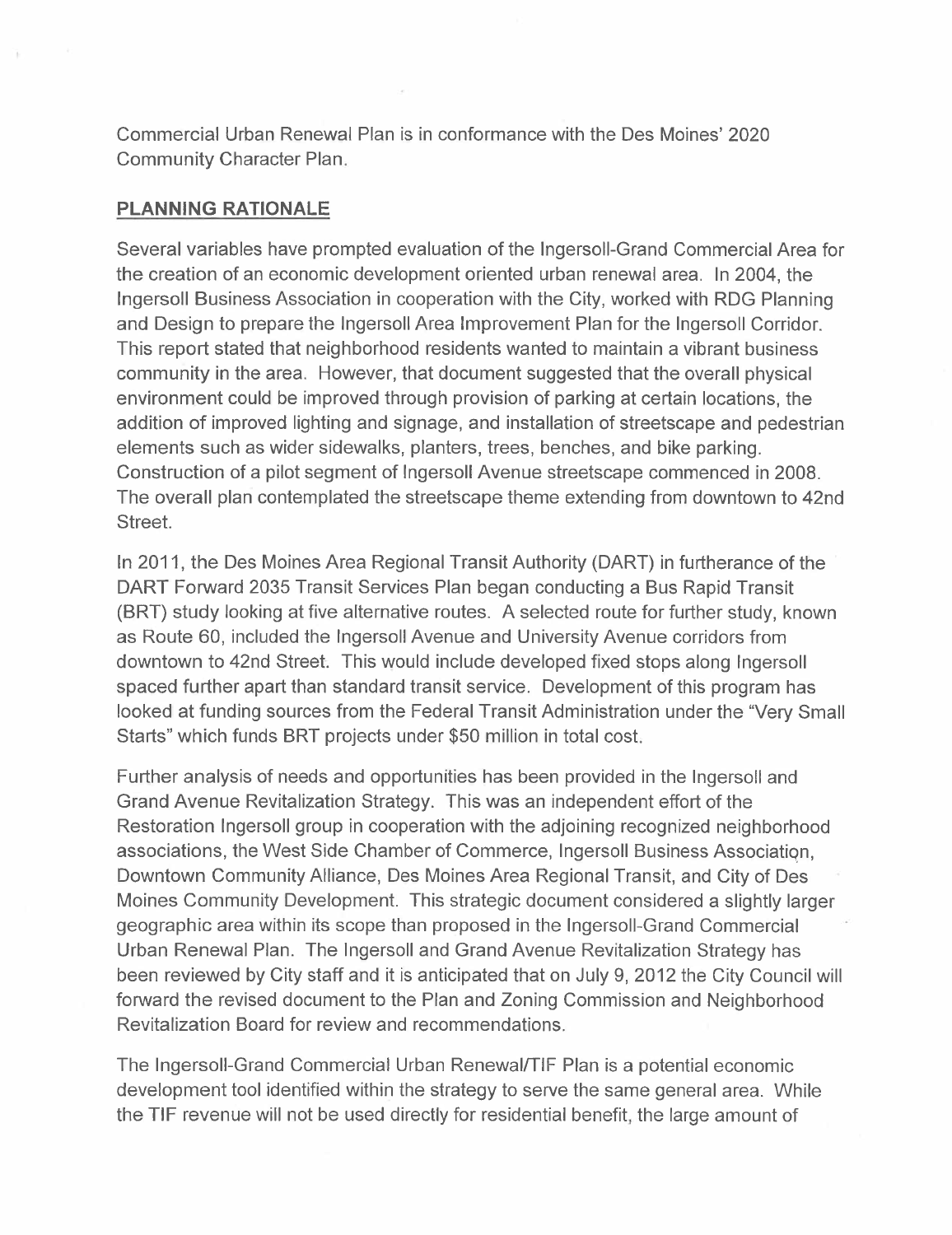medium and high density residential property along Grand Avenue is included in the area due to the symbiotic relationship it has with the commercial area along the Ingersoll Avenue corridor. The allocation of any tax increment revenues will ultimately determined by City Council through separate council actions.

The rehabilitation, conservation, redevelopment, development, or a combination thereof, of the Ingersoll-Grand Commercial Urban Renewal Area is necessary in the interest of the public health, safety, and welfare of the residents of the City of Des Moines. The ability to realize the potential of this area to promote development and reinvestment for the City of Des Moines will be greatly assisted by the creation of meaningful economic development tools. An Urban Renewal/TIF plan will allow for public and private projects to assist in achieving the greatest possible benefit to citizens and businesses.

#### SUMMARY

Significant opportunities to revitalize economic viability and promote future private investment exist in the Ingersoll-Grand Commercial Area. This is an area that has served as an important corridor and as a stable regional commercial area, but has opportunity for revitalization and redevelopment. There is an ability to capture additional private investment for the benefit of the City of Des Moines and it is recognized that strong and successful Ingersoll and Grand Corridors are vital to maintaining livable, walkable, mixed-use neighborhoods abutting these corridors. The rehabilitation, conservation, redevelopment, development, or a combination thereof, of the Ingersoll-Grand Commercial Urban Renewal Area is necessary in the interest of the public health, safety, and welfare of the residents of the City of Des Moines. The creation of an Urban Renewal/TIF Plan is recommended to assist with public improvements, faciliate economic development, and create a future resource to assist development projects in this area.

mille. fl.

Michael G. Ludwig

Planning Administrator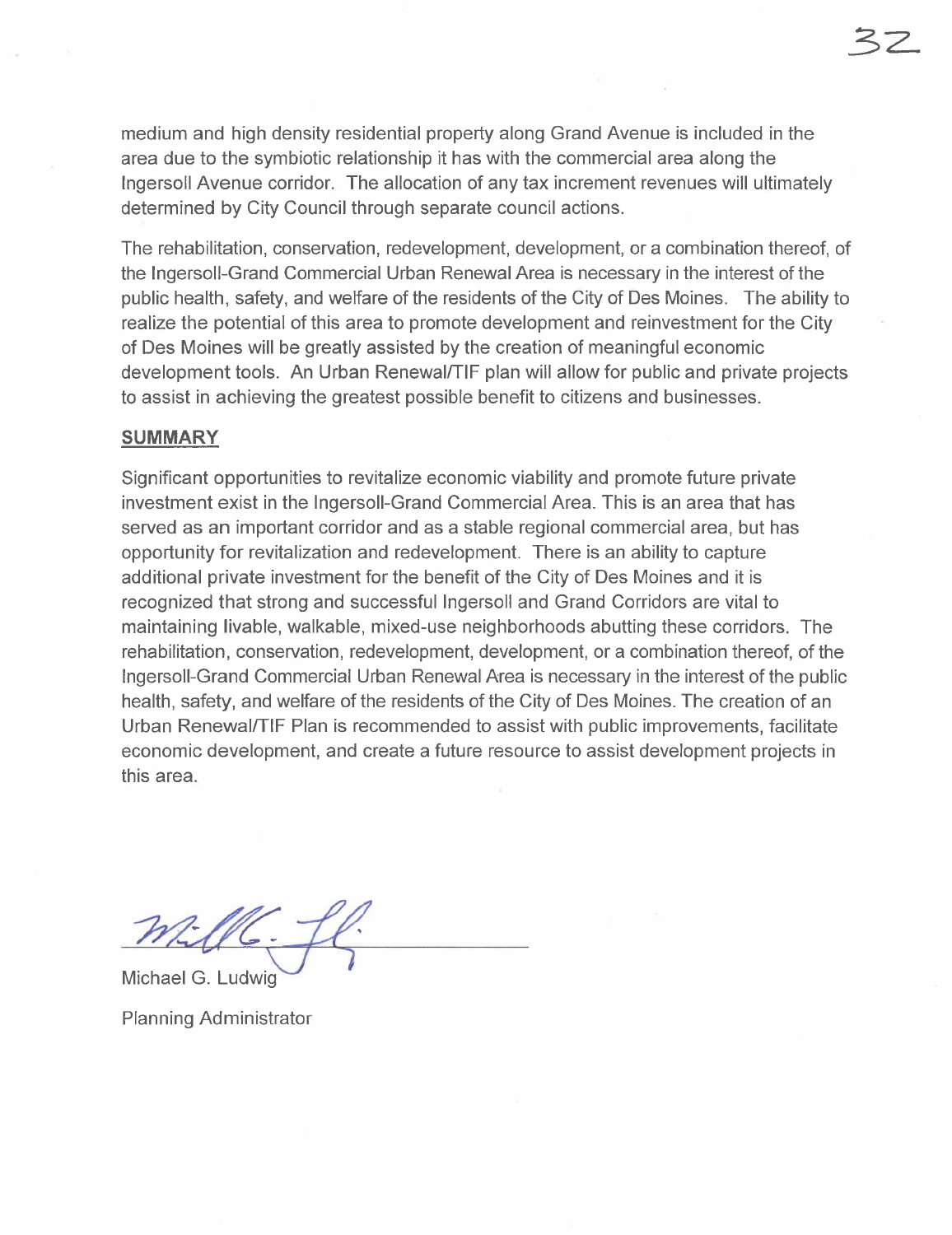

32

Revised: